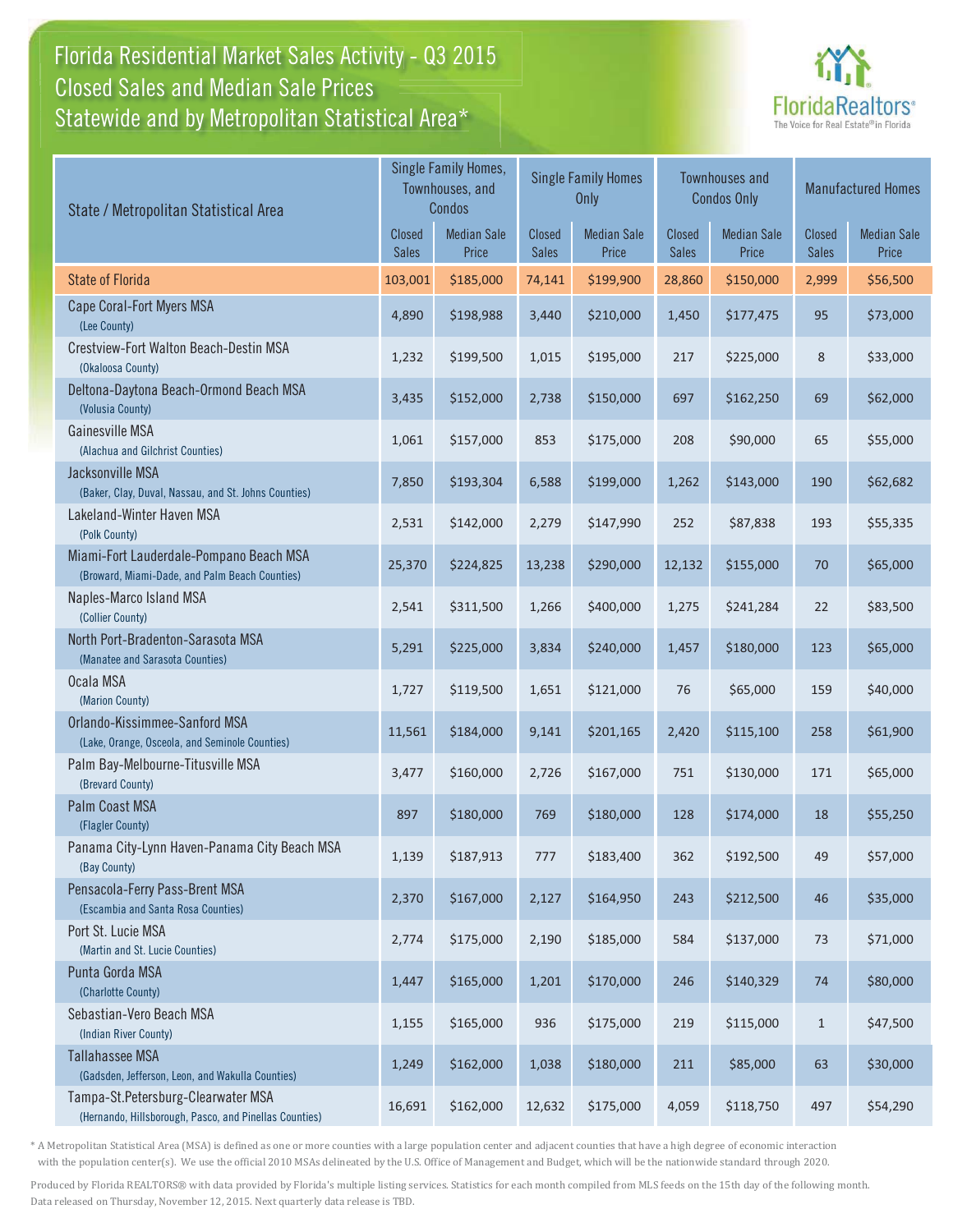## Florida Residential Market Sales Activity - Q3 2015 Listed by County-Closed Sales and Median Sale Prices



| County                     | Single Family Homes,<br><b>Townhouses, and Condos</b> |                             |                        | <b>Single Family Homes Only</b> |                        | <b>Townhouses and Condos</b><br><b>Only</b> | <b>Manufactured Homes</b>     |                             |  |
|----------------------------|-------------------------------------------------------|-----------------------------|------------------------|---------------------------------|------------------------|---------------------------------------------|-------------------------------|-----------------------------|--|
|                            | <b>Closed</b><br><b>Sales</b>                         | <b>Median Sale</b><br>Price | Closed<br><b>Sales</b> | <b>Median Sale</b><br>Price     | Closed<br><b>Sales</b> | <b>Median Sale</b><br>Price                 | <b>Closed</b><br><b>Sales</b> | <b>Median Sale</b><br>Price |  |
| Alachua County             | 1,025                                                 | \$159,500                   | 817                    | \$180,000                       | 208                    | \$90,000                                    | 30                            | \$57,250                    |  |
| <b>Baker County</b>        | 56                                                    | \$155,000                   | 56                     | \$155,000                       | $\mathbf 0$            | (No Sales)                                  | $\overline{4}$                | \$65,551                    |  |
| <b>Bay County</b>          | 1,139                                                 | \$186,000                   | 777                    | \$182,000                       | 362                    | \$192,500                                   | 49                            | \$57,000                    |  |
| <b>Bradford County</b>     | 39                                                    | \$104,500                   | 39                     | \$104,500                       | 0                      | (No Sales)                                  | 14                            | \$57,200                    |  |
| <b>Brevard County</b>      | 3,477                                                 | \$160,000                   | 2,726                  | \$167,450                       | 751                    | \$130,000                                   | 171                           | \$65,000                    |  |
| <b>Broward County</b>      | 9,118                                                 | \$207,500                   | 4,682                  | \$300,000                       | 4,436                  | \$135,000                                   | 22                            | \$67,000                    |  |
| <b>Calhoun County</b>      | 16                                                    | \$84,100                    | 16                     | \$84,100                        | 0                      | (No Sales)                                  | $\overline{2}$                | \$66,250                    |  |
| <b>Charlotte County</b>    | 1,447                                                 | \$165,450                   | 1,201                  | \$170,000                       | 246                    | \$141,000                                   | 74                            | \$80,000                    |  |
| <b>Citrus County</b>       | 927                                                   | \$119,950                   | 875                    | \$121,950                       | 52                     | \$82,000                                    | 124                           | \$37,500                    |  |
| <b>Clay County</b>         | 1,087                                                 | \$164,000                   | 1,007                  | \$168,722                       | 80                     | \$100,000                                   | 62                            | \$43,000                    |  |
| <b>Collier County</b>      | 2,541                                                 | \$312,000                   | 1,266                  | \$400,000                       | 1,275                  | \$242,000                                   | 22                            | \$83,500                    |  |
| <b>Columbia County</b>     | 124                                                   | \$150,000                   | 123                    | \$150,000                       | $\mathbf{1}$           | \$86,000                                    | 51                            | \$48,200                    |  |
| <b>DeSoto County</b>       | 71                                                    | \$97,950                    | 63                     | \$95,073                        | 8                      | \$108,000                                   | 19                            | \$47,000                    |  |
| <b>Dixie County</b>        | 16                                                    | \$135,000                   | 13                     | \$135,000                       | 3                      | \$116,500                                   | 16                            | \$62,000                    |  |
| <b>Duval County</b>        | 4,122                                                 | \$156,000                   | 3,408                  | \$165,000                       | 714                    | \$114,000                                   | 24                            | \$45,000                    |  |
| <b>Escambia County</b>     | 1,334                                                 | \$144,908                   | 1,145                  | \$141,000                       | 189                    | \$200,000                                   | 22                            | \$30,000                    |  |
| <b>Flagler County</b>      | 897                                                   | \$180,000                   | 769                    | \$180,000                       | 128                    | \$176,250                                   | 18                            | \$55,250                    |  |
| <b>Franklin County</b>     | 94                                                    | \$190,000                   | 74                     | \$210,000                       | 20                     | \$115,000                                   | $\overline{7}$                | \$70,000                    |  |
| <b>Gadsden County</b>      | 75                                                    | \$117,500                   | 75                     | \$117,500                       | 0                      | (No Sales)                                  | 11                            | \$34,250                    |  |
| <b>Gilchrist County</b>    | 36                                                    | \$120,625                   | 36                     | \$120,625                       | $\pmb{0}$              | (No Sales)                                  | 35                            | \$52,601                    |  |
| <b>Glades County</b>       | 13                                                    | \$126,500                   | 13                     | \$126,500                       | 0                      | (No Sales)                                  | 12                            | \$48,500                    |  |
| <b>Gulf County</b>         | 93                                                    | \$181,250                   | 80                     | \$160,000                       | 13                     | \$233,000                                   | $\overline{7}$                | \$40,000                    |  |
| <b>Hamilton County</b>     | 15                                                    | \$72,000                    | 15                     | \$72,000                        | 0                      | (No Sales)                                  | 13                            | \$65,000                    |  |
| <b>Hardee County</b>       | 31                                                    | \$80,000                    | 31                     | \$80,000                        | 0                      | (No Sales)                                  | 6                             | \$55,000                    |  |
| <b>Hendry County</b>       | 56                                                    | \$131,750                   | 56                     | \$131,750                       | 0                      | (No Sales)                                  | 18                            | \$60,000                    |  |
| <b>Hernando County</b>     | 1,310                                                 | \$120,000                   | 1,251                  | \$120,000                       | 59                     | \$116,250                                   | 123                           | \$52,000                    |  |
| <b>Highlands County</b>    | 469                                                   | \$95,000                    | 419                    | \$102,500                       | 50                     | \$68,100                                    | 26                            | \$54,750                    |  |
| <b>Hillsborough County</b> | 6,370                                                 | \$180,050                   | 4,935                  | \$202,000                       | 1,435                  | \$118,000                                   | 91                            | \$60,900                    |  |
| <b>Holmes County</b>       | $30\,$                                                | \$80,000                    | 30                     | \$80,000                        | 0                      | (No Sales)                                  | 11                            | \$40,000                    |  |
| <b>Indian River County</b> | 1,155                                                 | \$165,000                   | 936                    | \$175,000                       | 219                    | \$115,000                                   | $\mathbf{1}$                  | \$47,500                    |  |
| Jackson County             | 77                                                    | \$91,000                    | 77                     | \$91,000                        | 0                      | (No Sales)                                  | 13                            | \$57,000                    |  |
| Jefferson County           | $18\,$                                                | \$144,710                   | $18\,$                 | \$144,710                       | 0                      | (No Sales)                                  | 4                             | \$60,000                    |  |
| Lafayette County           | 6                                                     | \$100,500                   | 6                      | \$100,500                       | 0                      | (No Sales)                                  | $\mathbf{1}$                  | \$32,000                    |  |
| <b>Lake County</b>         | 1,681                                                 | \$172,925                   | 1,608                  | \$175,000                       | 73                     | \$92,900                                    | 144                           | \$74,900                    |  |
| Lee County                 | 4,890                                                 | \$198,000                   | 3,440                  | \$209,945                       | 1,450                  | \$176,495                                   | 95                            | \$73,000                    |  |

Produced by Florida REALTORS® with data provided by Florida's multiple listing services. Statistics for each month compiled from MLS feeds on the 15th day of the following month. Data released on Thursday, November 12, 2015. Next quarterly data release is TBD.